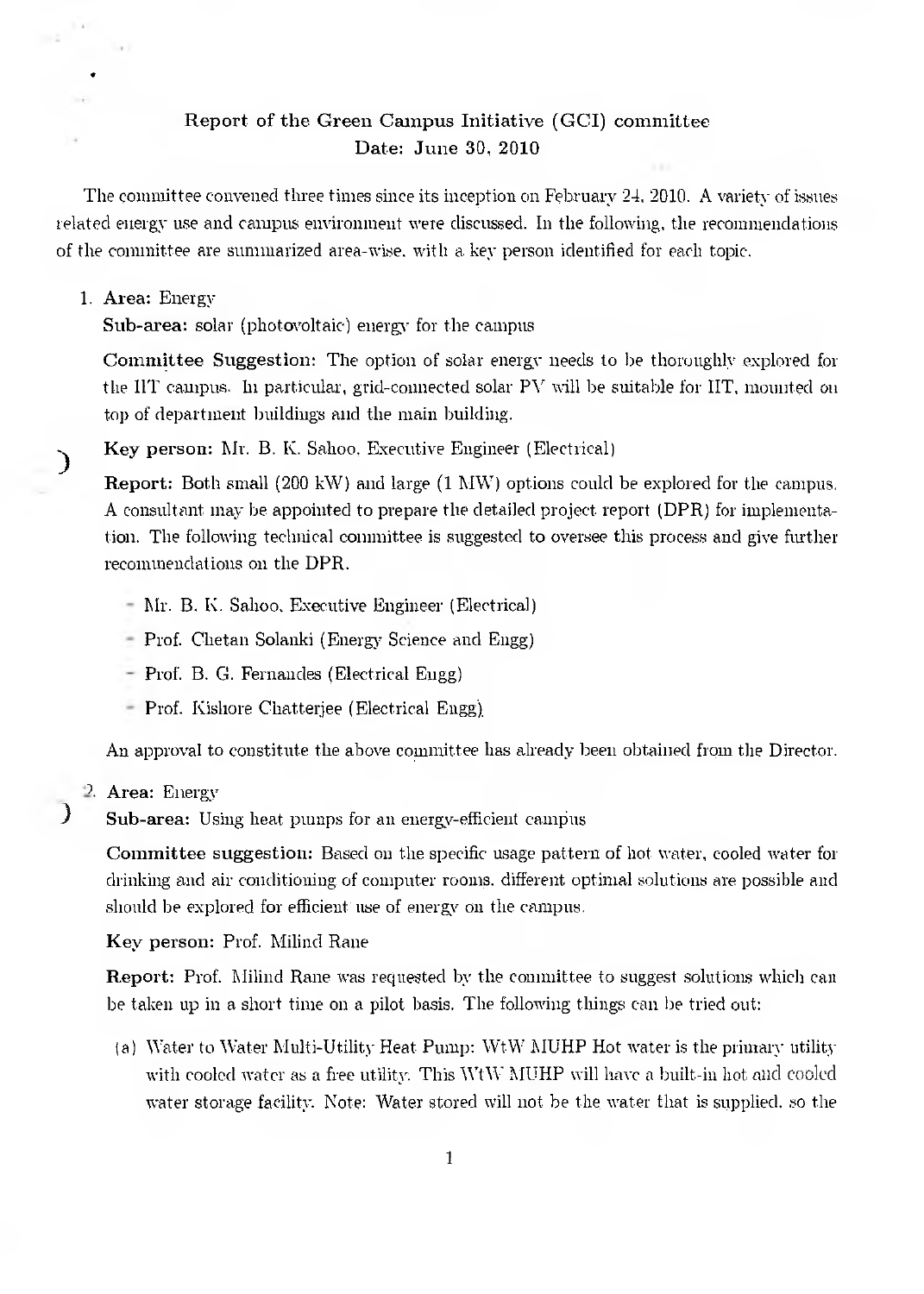hot and cold water tanks will not require cleaning. Hot or cooled water supplied will get heated or cooled instantly as they pass through a patented Tube-Tube Heat Exchanger. TT-HE. (One such system is working in McDonald's outlet at Palm Beach Mall, Vashi.)

(b) Air to Water Multi-Utility Heat Pump: MW MUHP Hot water is the primary utility with air conditioning as a free utility. This AtW MUHP will have a built-in hot water storage facility. Note: Water stored will not be the water that is supplied, so the hot water tank will not require cleaning as described in Option (a). Cooling can be delivered using a high wall split unit, our conventional indoor unit of the split air conditioner, in the Warden's office, computer room or dining hall.

Both the MUHPs can be modular, with 1, 1.5 or 3 TR capacity. Multiple units may be deployed act various locations to minimise hot and or chilled water piping. Size of the insulated hot and cooled water tanks can be decided based on the hot and cold water requirement.

J

Up to three services per year may be required each year which should be similar to that required for conventional split air conditioners.

If selected for installation in IITB Hostels, the first couple of units can be built as a part of the consultancy project to demonstrate the MUHP technology for such applications through IRCC.

One year comprehensive maintenance and performance monitoring can be built into the project if desired. Maintenance in subsequent years can either be taken care of by AC Maintenance section at IITB or by giving the maintenance contract to the rate contract vendor operating in IITB.

Expected payback period is likely to be less than one year, but certainly less than 1.5 years.

3. Area: Energy

Sub-area: ACs in the academic area

Committee Suggestion: Implementation of centralized AC system in all buildings to save energy.

Key person: Mr. B. K. Sahoo, Executive Engineer (Electrical)

Report: A report consisting of feasibility of conversion will be prepared. The report will include existing number of ACs and proposed AC's (next 20 to 25 years). advantages and disadvantages of having central AC' facility, number of such units required. technical details. including cost estimation, energy to be saved due to conversion from window/split AC' system to central AC system, other infrastructures required for installation of central AC' system, target time of changing from window AC' to central AC system.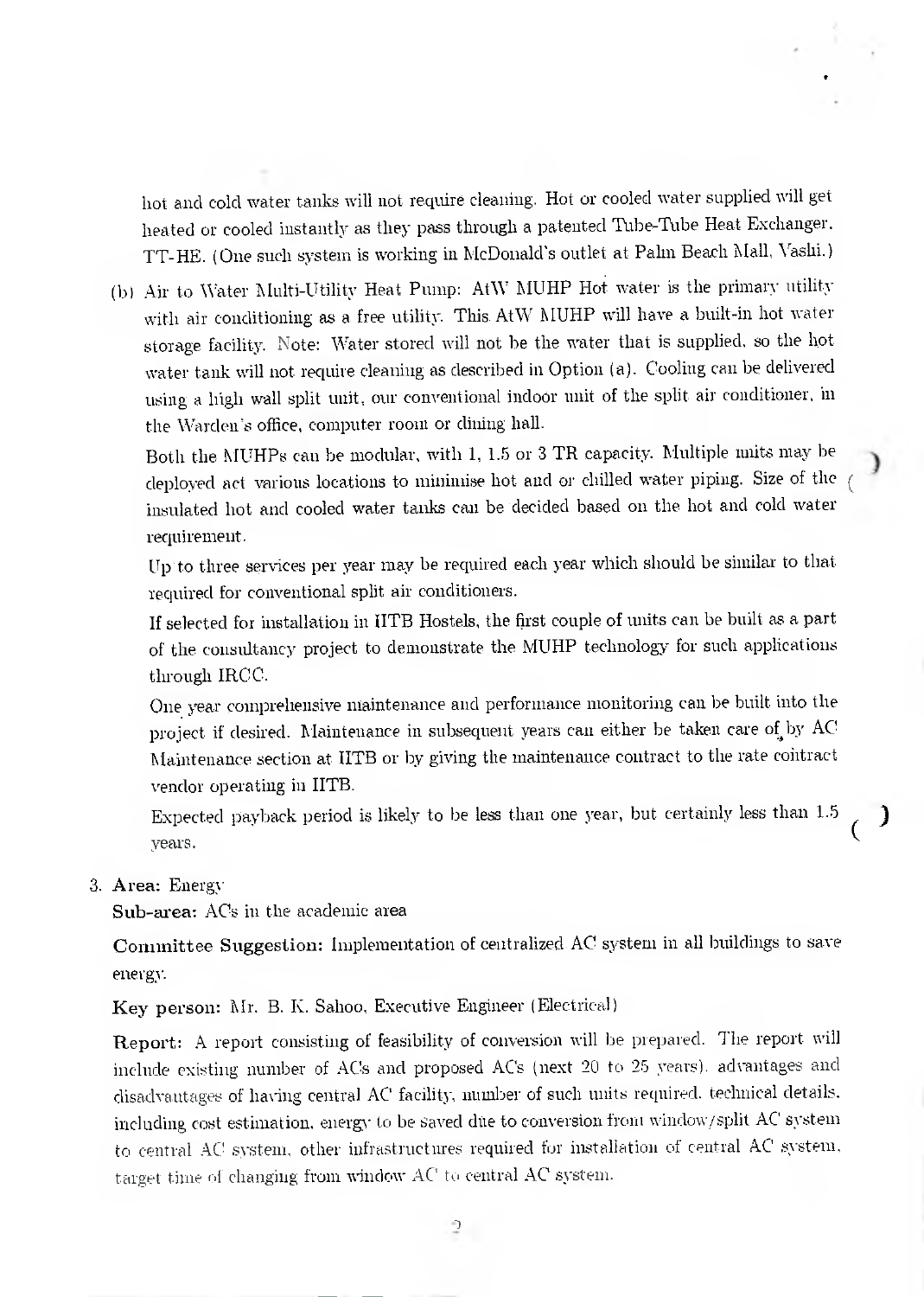### **4. Area:** Energy

Sub-area: Solar water heating

Committee Suggestion: Solar heating (for bath water and kitchen) is currently in operation in Hostel 2. There are five units of 2500 It each. The pay-back period is expected to be two years. The committee recommends that other hostels should also be equipped with solar heaters.

**Key person: Mr.** B. K. Sahoo. Executive Engineer (Electrical)

**Report:** The option of solar water heating should be explored for students' hostels. Some of the residential buildings, especially where energy saving is likely to be significant. should also be equipped with solar heaters. For new hostels and residential buildings, special care should be taken to ensure that the roofs are suitable for solar water heating (i.e., they should provide sufficiently large flat surfaces for mounting of the solar water heaters)

**5. Area:** Energy

**Sub-area:** green buildings

**Committee Suggestion:** All new buildings to come up in the campus should be designed as green buildings, with solar power, natural light and ventilation, rain water harvesting, and other features for saving energy.

**Key person: Prof. K.** V. **K.** Rao, Dean (IPS)

**Report:** As of now, the campus does not have a green building. The upcoming energy sciences building will be a step in the direction of an energy-efficient campus. Based on this experience, new buildings should also be designed to incorporate energy-saving features.

**6. Area:** Energy

**Sub-area:** diffused light for office space

 $\big)$ **Committee Suggestion:** The option of diffused light for offices should be explored to reduce energy consumption for lighting.

**Key person:** Prof. Chetan Solanki

**Report:** Diffused light (with appropriate use of reflecting surfaces) can significantly reduce electricity consumption for lighting. This option may be explored in HT offices.

**7. Area:** Energy

**Sub-area:** use of reflecting paint on rooftops

**Committee Suggestion:** Reflecting paint can be used to reduce temperatures on top floors and in bungalows.

**Key persons:** Prof. K. V. K. Rao and Prof. Milind Rane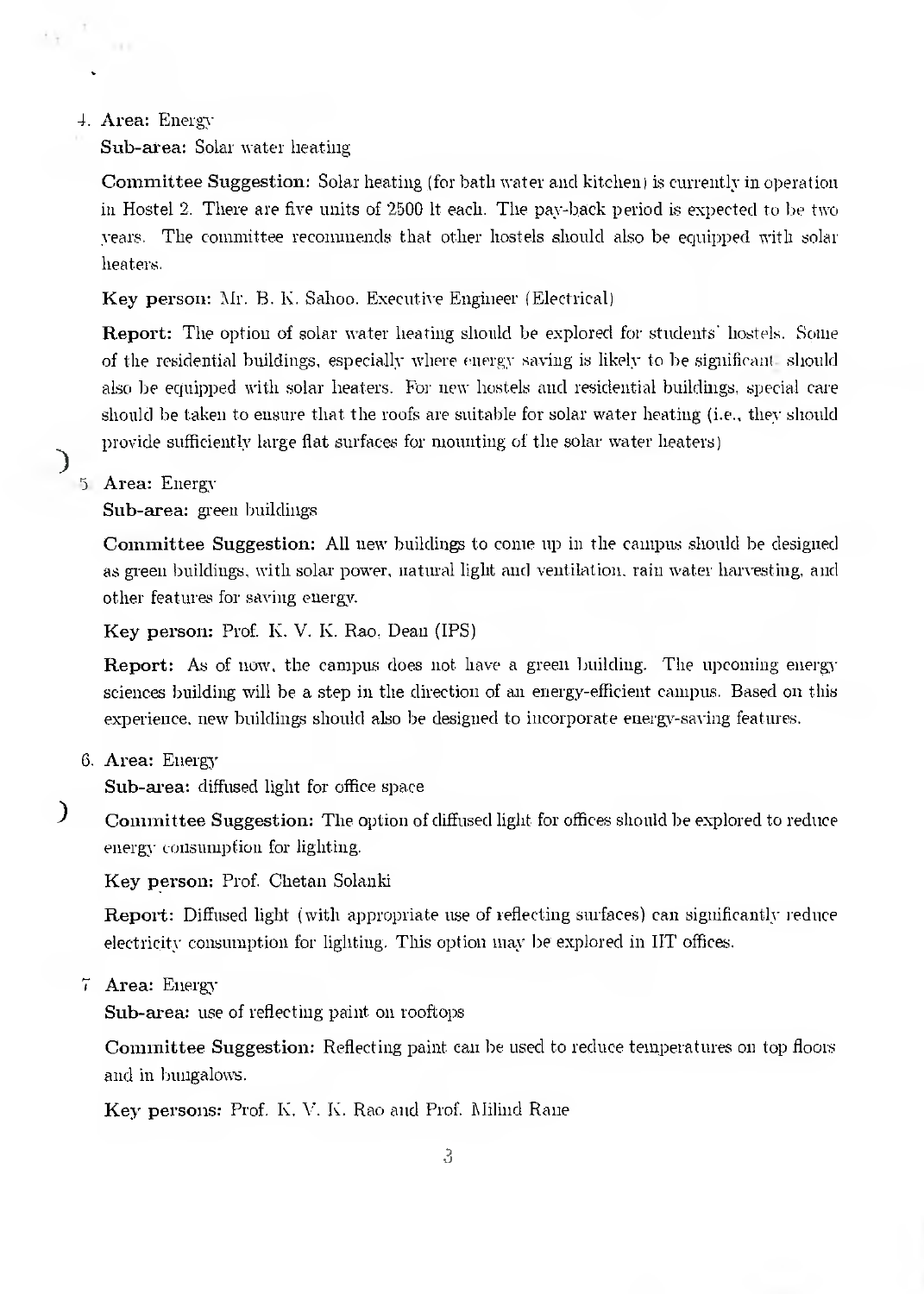Report: Top floors of residential and academic buildings and single-storey bungalows get very hot because of direct contact with the roof. In the past, residents have used white wash ( choona) to successfully lower the temperatures. There are more permanent paints available in the market, which should be explored.

8. Area: rain water harvesting

Committee Suggestion: Rain water harvesting should be undertaken in the campus at various locations.

Key person: Prof. V. Jothiprakash

Report: Prof. Jothiprakash has submitted a rain water harvesting plan for the campus to Dean (IPS). Further work is required for cost estimation and implementation.

9. Area: water network for campus

Committee Suggestion: Drinking and sewage water networks need to be re-designed for the campus.

Key person: Prof. V. Jothiprakash

Report: Prof. Jothiprakash has submitted drawings for the above to Dean (IPS). Some modifications need to be made.

10. Area: water recycling

Committee Suggestion: Water recycling is successfully done currently in C-type buildings near K.V. This model should be replicated in other buildings, particularly those with a large number of residents, such as Ananta, old multi, white houses, Tulsi, Hillside type C, and hostels (stage-wise). An important aspect of this is spreading awareness among residents and ( assuring them that the recycled water will only go to the flush tanks and gardening.

Key person: Prof. Anand Rao and Vishu Mahajan

Report: Some steps in this direction are already being taken. HT Students have submitted a proposal to replicate the above scheme in the students' hostels. Residential areas should also be taken up for the same.

11. Area: water-saving devices

Committee Suggestion: Water-saving devices such as taps and shower heads with low flow rates have been proposed by students for hostels. This is an excellent initiative and should he encouraged. On a pilot basis, the concept should be demonstrated initially in one hostel.

Key person: Prof. M. B. Patil and Vishu Mahajau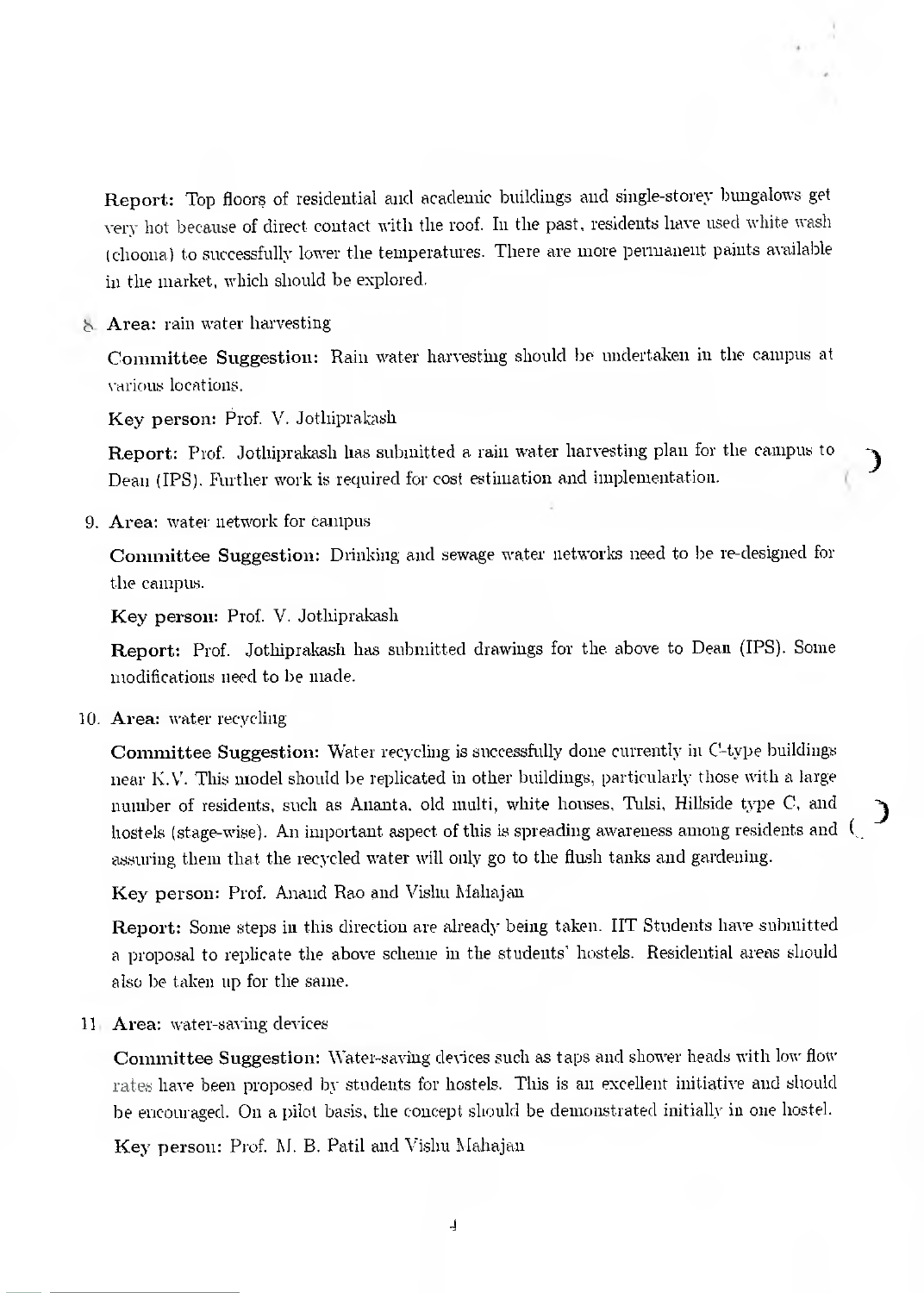Report: Students' group working on green measures for the campus has recommended the use of taps and shower heads with a low flow rate. They have estimated a daily saving of 68.000 It of water if the above devices are adopted in all hostels. The cost is estimated to be about Rs. 2 lacs. They have submitted a report to Dean (IPS) separately.

12. Area: garbage disposal Sub-area: wet garbage

> Committee suggestion: It is required to dispose off wet garbage inside the campus as per BMC guidelines.

Key person: Prof. Suparna Mukherjee

Report: Currently, composting of wet garbage from some of the hostels is being carried out near  $H4$  (on the other side of the pipeline). Vermiculture should be taken up actively in residential and hostel areas to ensure, in the long run. that all wet garbage is treated in the campus, generating manure or bio-gas as side products. Decentralised treatment may work out well in some areas, saving the effort involved in transporting garbage to a central facility. (Currently, Mr. Patti. PHO, has been in touch with a company for constructing a bio-gas plant. This should be implemented soon).

13. Area: garbage disposal Sub-area: dry leaves

J

 $\lambda$ 

Committee suggestion: Dry leaves should be composted and not burnt.

Key person: Mr. B. S. Patil. PHO

Report: Currently, pits have been dug in several places in the campus for composting dry leaves. However, dry leaves are still being burnt by residents. Apart from being environmentally harmful, the smoke is harmful for residents, particularly those suffering from breathing problems such as asthma. It is recommended that the practice of burning leaves must be completely stopped. This will require an awareness campaign for residents in which the harmful effects of burning leaves are described emphatically. A suitable fine needs to be imposed for violators for realistic implementation.

A bio-reactor is recommended which will convert garden waste and dry leaves into sludge by bio-digestion. This will serve as manure for campus gardens. and thus addressing two issues (garbage disposal and manure) at the same time.

14. Area: paper/plastic use Sub-area: printers

## Committee suggestion: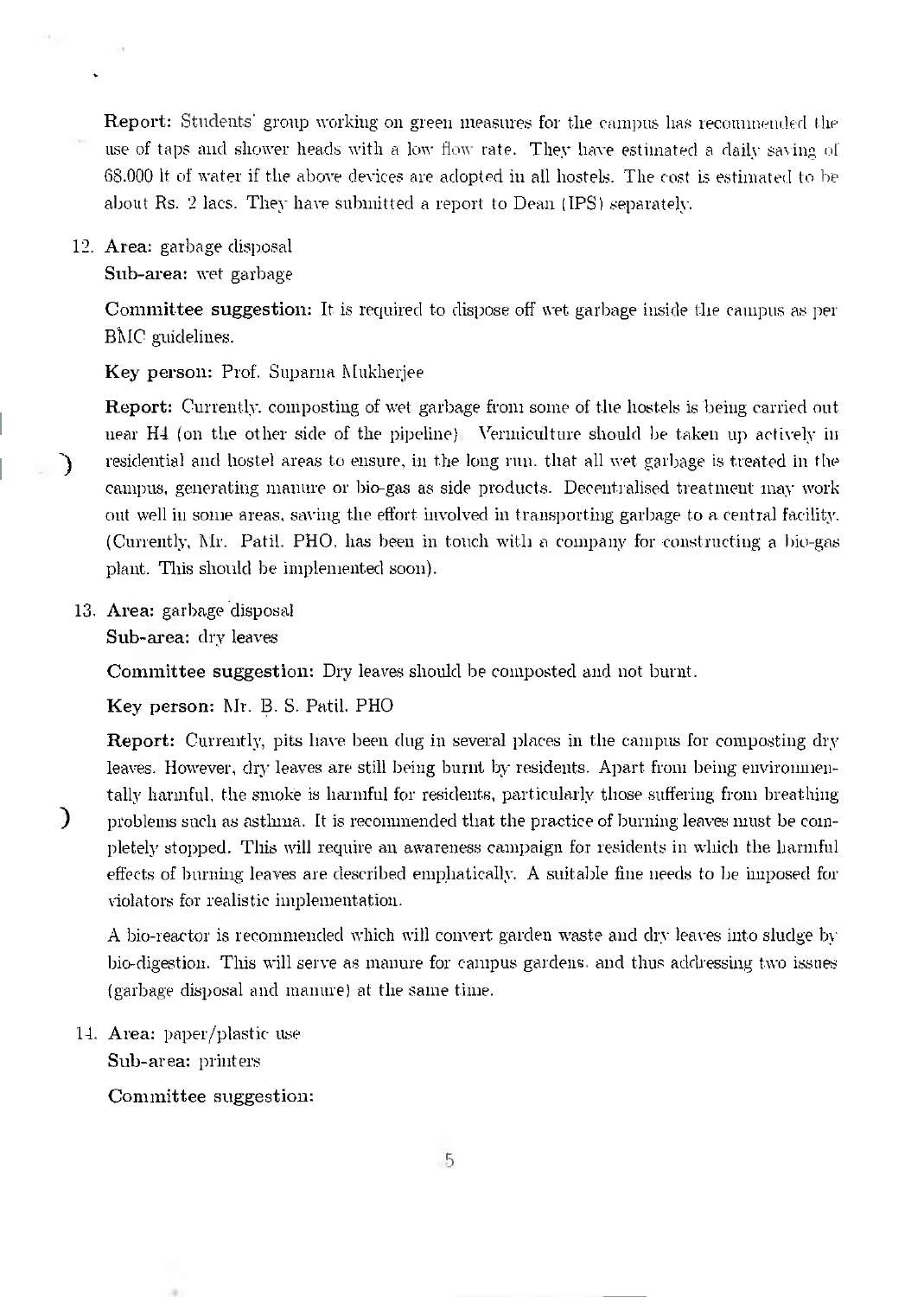- (a) Printers which can only print on one side should not be ordered in the future.
- (b) Refilling toner cartridges for laser printers (at least 2-3 times) should be encouraged.
- (c) Printing through centralized printing facility should be implemented wherever possible. in order to reduce duplication of printers. Refilling of toner cartridges and centralized printer facility will also be beneficial in terms of saving resources.

Key person: Prof. M. B. Patil

Report: It is found that many Estate Office documents have to be printed currently on a single side. They require larger storage space. Double-sided printing will address tins issue. Apart from making storage more efficient, paper saving can be substantial.

15. Area: paper/plastic use Sub-area: thin plastic bags

> Committee suggestion: Thin plastic bags (less than 50  $\mu$ m thick) should not be allowed in campus shops.

Key person: Mr. B. S. Patil, PHO

Report: It has been observed (as recently as June 28, 2010) that shops in the IIT shopping centre (near Y point) are giving thin plastic bags although they are illegal. The PHO is requested to send all shops strict notices regarding this matter, with a warning about heavy fines.

16. Area: paper/plastic use

Sub-area: academic reports

Committee suggestion: double-sided reports should be encouraged. Also, whenever applicable. e-reports should be submitted instead of hard copies.

Key person: Prof. M. B. Patil

Report: A large amount of high-quality printing paper can be saved if students are instructed to submit reports with double-sided printing. Also, it is often not required (esp. for short reports) to use plastic binding. Dean, Acad, to be requested to look into this possibility.

17. Area: recycling

Sub-area: electronic waste

Committee suggestion: There are agencies which recycle electronic waste (computers, printers. etc). These should be contacted to recycle the campus e-waste.

Key person: Mr. B. S. Patil (PHO)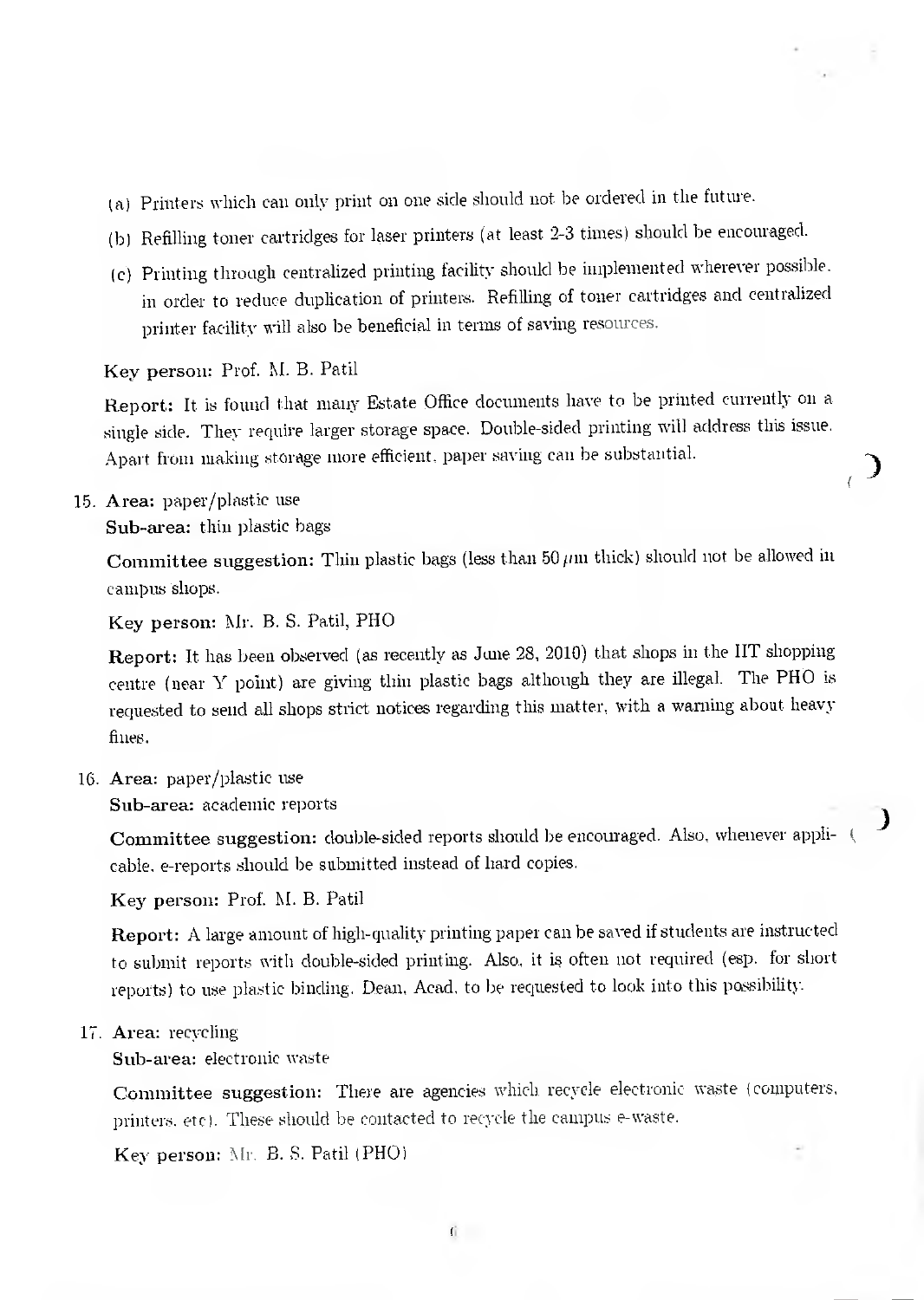Report: A large number of electronic items get discarded every year due to upgrading of labs. failure of instrument. etc. These contain significant amount of toxic substances and need to be separately addressed.

### 18. Area: recycling

Sub-area: re-use of abandoned bicycles

Committee suggestion: ITT students have suggested in a sepatate report that bicycles which are abandoned by graduating students or others should be repaired and re-used in the campus. The committee pointed out implementation difficulties in the above. and suggested that the bicycles could be made available to new students at discounted prices, which will achieve the same purpose.

Key person: Prof. M. B. Patil

Report: .A large munber of abandoned bicycles accumulate each year. The current practice is to keep them in the campus chained together. As a result, the bicycles are not useful to anyone, they suffer in the monsoon, and eventually have to be thrown away. The students' . suggestion of repairing and re-using them is a good one; however. it is difficult to implement (especially. issuing and maintaining the bicycles). It is therefore suggested that the bicycles should be made available to new students at low prices so that the bicycles get re-used.

### 19. Area: recycling

 $\mathcal{E}$ 

Sub-area: re-use of furniture, tiles, etc.

Committee suggestion: Discarded furniture, tiles, and other useful materials should be re-used inside the campus, or suitable organisations should be identified which will do it effectively.

Key person: Prof. K. Ramasubramanian

Report: A huge amount of old furniture is discarded every year in HT. A significant amount is teak wood which is old, seasoned, and high-quality. Often, the discarded furniture is stored in the open and is subjected to rain. As a result, it goes waste. There are other useful materials (such as tiles) which are discarded but are potentially useful for making garden paths, etc. A comprehensive policy is required to address these and related issues. It is going to be more and more relevant in the coming years because many buildings will be demolished for new constructions.

20. Area: recycling

Sub-area: dry garbage in hostels

Committee Suggestion: Students' group working on green initiatives has proposed that recycling bins should be placed in hostels so that segregation is made possible. This is another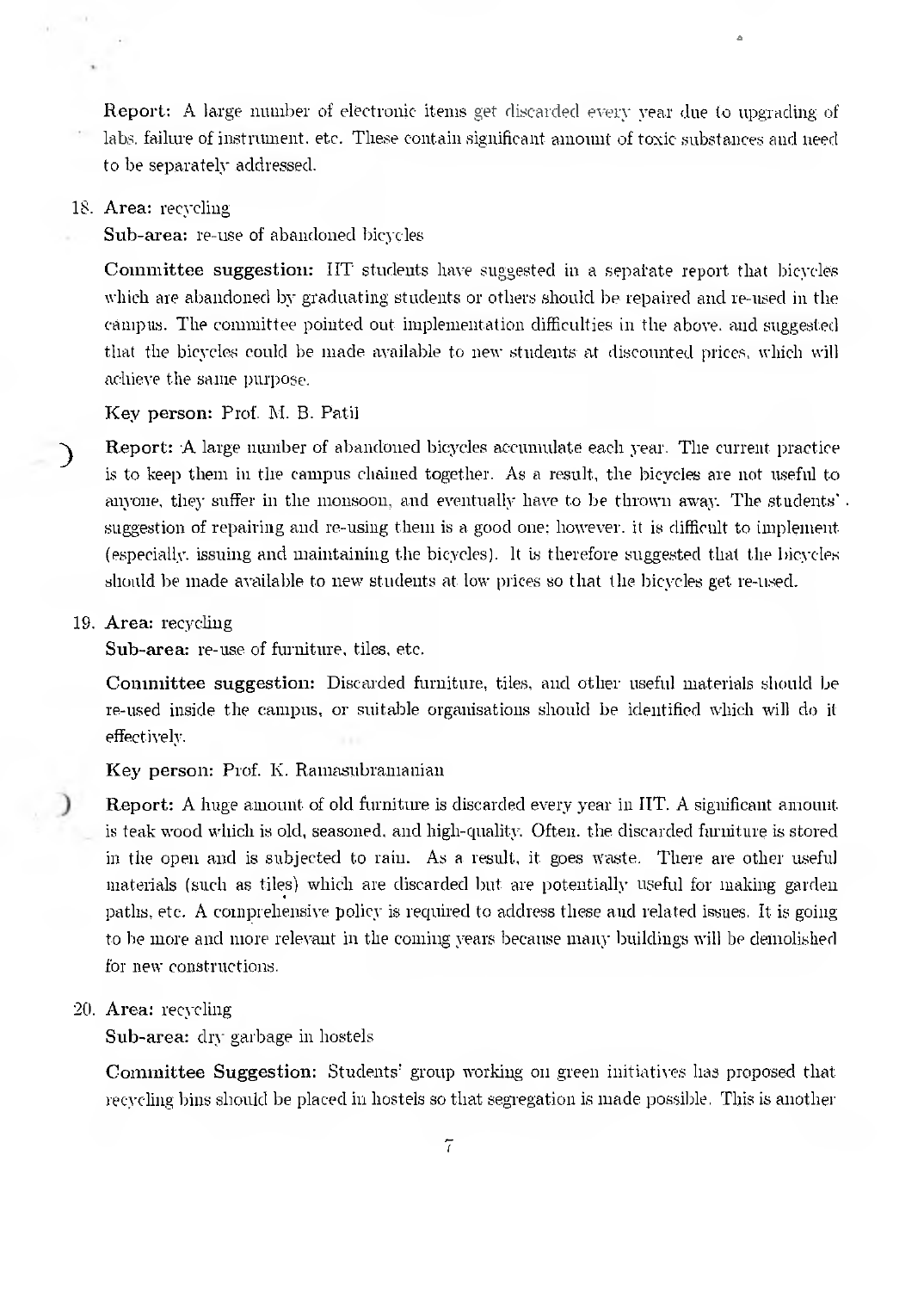excellent initiative from the students and should be encouraged. To begin with. one hostel can be taken up to demonstrate the benefits.

Key person: Prof. M. B. Patil

Report: A proposal has been submitted by students working on green initiatives to place recycling bins in hostels so that paper. plastic. tin cans, glass bottles, cartons. etc. can be segregated into different bins. They have estiniated the cost for 500 bins to be Rs. 2.5 lacs. The recycled material can be sold to vendors, and it is expected to fetch about Rs. 8 lacs a year. This amounts to a pay-back period of  $3$  to  $4$  months.

91. Area: campus ecology

Sub-area: planting of new saplings

Committee suggestion: Saplings should be planted with a reasonable chance of survival. Saplings which are 2-3 years old are better in this respect: also, they need watering for only one year generally, as compared to two years for smaller saplings. It is recommended that ALL PLANTING MUST BE DONE IN CONSULTATION WITH AND MONITORING BY THE GCI COMMITTEE. If cost is a concern, the saplings can be grown in the institute nursery and then planted at the site.

℩

€

Key person: Prof. M. B. Patil

Report: A very large number (thousands) of saplings get planted by HT every year. There are several areas in which this exercise can be improved:

- (a) watering in dry months: In the past. saplings have been planted on Vanamahotsav clay and were not watered in dry months. As a result, they have perished.
- (1) Fire hazard: Unless dry grass around saplings is removed in October, saplings face the risk of burning in wild or purposely ht fires. Thousands of saplings have succumbed in the past because of the dry grass catching fire.
- (c) Appropriate varieties: In the past. exotic (non-local) varieties (which are also more expensive) have been planted, which is harmful from the bio-diversity angle. To maintain a healthy ecology. local species must be planted. In particular. local species which are not present in the campus (or are very few in number) should be given preference.

Hundreds (thousands?) of trees have been cut in the past few years for new buildings/hostels. Compensatory compensation still remains to be clone. With active involvement of the C4C1 committee. much can be achieved. Dean (IPS) is requested to convey the above concerns to the institute horticulture section so that appropriate steps can be taken: In particular, a meeting of the GCI committee with the horticulturist will help to streamline related activities.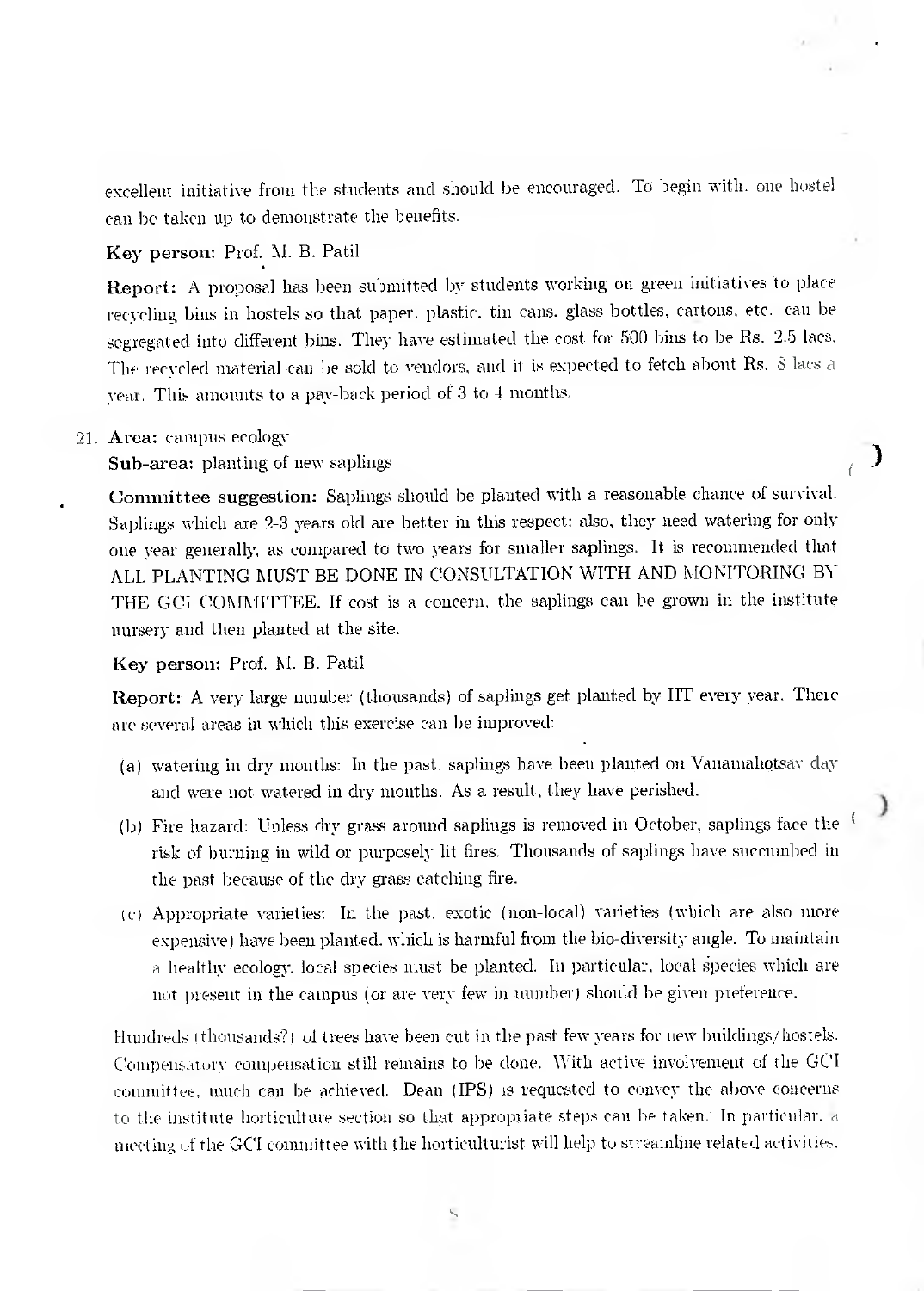### 22. Area: campus ecology

Sub-area: planting near buildings

Committee suggestion: Specific areas should be left unpaved around new buildings (either a continuous area or 3 ft  $\times$  3 ft squares, every 6 ft or so) so that planting of saplings can be done.

Key person: Prof. K. V. K. Rao

Report: When new buildings come up, the area around the building is generally paved for parking. If no free soil is available for planting saplings, tie entire area remains devoid of trees. and this has a significant effect on the temperature. There are concerns that the branches may fall and injure residents or cause property damage. However, the varieties can be carefully chosen 80 that this issue is addressed. It is important that PLANTING MUST BE DONE IN CONSULTATION WITH THE GUI COMMITTEE so that appropriate varieties get planted.

# $\sum_{23. \text{ Area:} \text{ campus ecology}}$

Sub-area: cutting of vegetation

Committee suggestion: Vegetation (creepers and shrubs) should not be cut during or after monsoon especially in the thickly vegetated, non-residential areas.

Key persons: Prof. M. B. Patil and Prof. K. V. K. Rao

Report: Cutting of vegetation after monsoon, especially in the non-urbanised areas of the campus should be stopped as it destroys the eco-system (including wild flowers, habitat for some of the species). This problem has been specifically mentioned in the WWF survey of the campus. Dean (IPS) is requested to convey the same to the institute horticulture section.

24. Area: campus ecology

Sub-area: construction camps

 $\big)$ Committee suggestion: Construction camps should not be allowed in pristine areas such as Soneri Bang and Koldongari. Existing campus should be dismantled as soon as it becomes practically feasible. •

Key person: Prof. K. V. K. Rao

**Report:** Construction workers' camps are extremely damaging for the campus environment. Large areas are cleared of vegetation for setting up of these camps. Further. the workers cut wood for burning. This activity has already caused a great deal of damage. Apart from impact on the campus ecology, it has been found that the construction workers make the surrounding areas filthy (by using it as an open toilet). All these factors considered, it is recommended that camps should not be allowed in the future particularly in thickly vegetated areas, and strict observation of certain rules should be enforced on the contractors.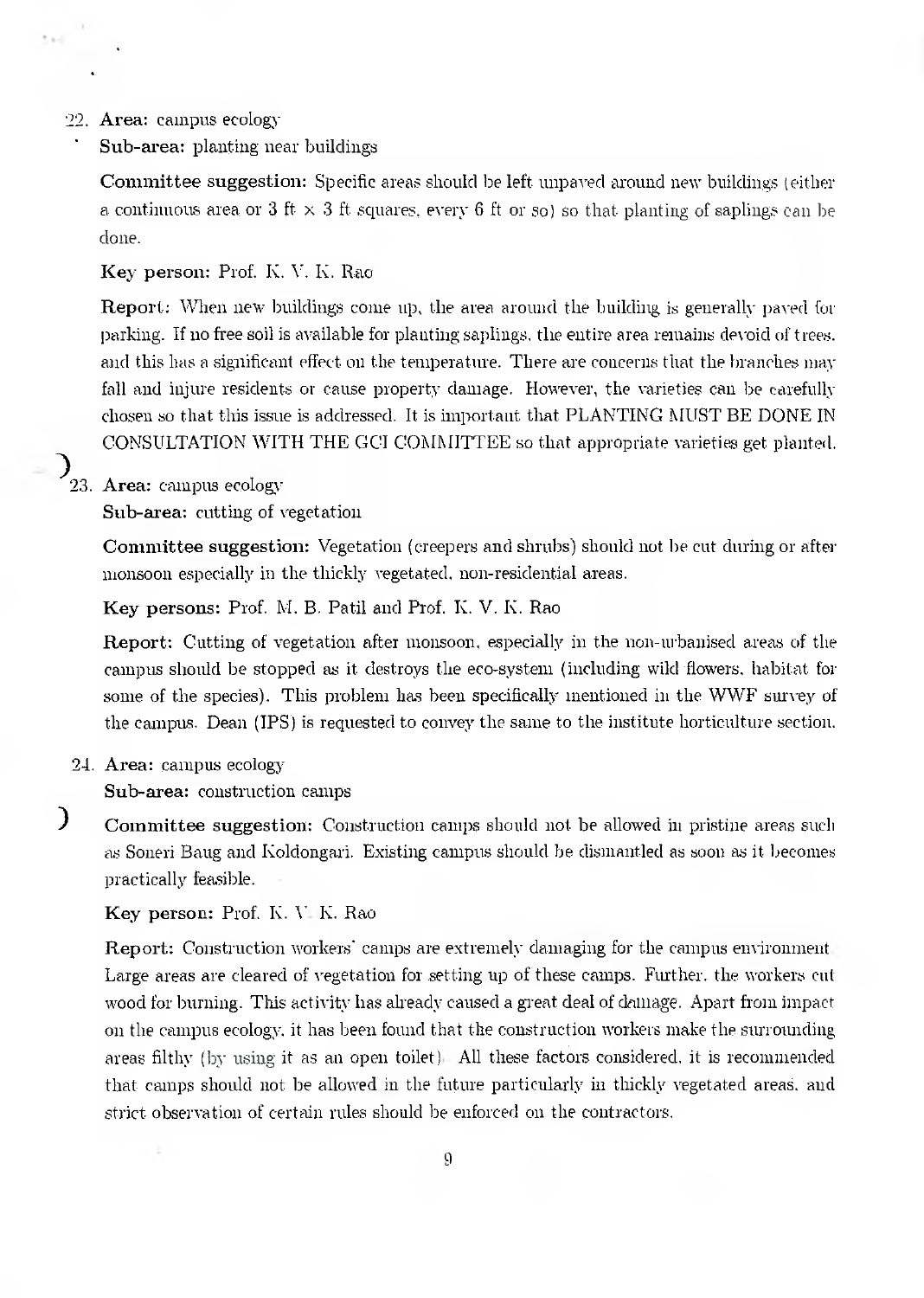95. Area: campus ecology

Sub-area: dumping of debris

Committee suggestion: Dumping of debris inside the campus should be strictly prohibited. and contractors should be fined heavily if they do not co-operate.

Key person: Prof. K. V. K. Rao

Report: Dumping of debris in a haphazard manner is taking place inside the campus. This needs to be controlled in a very strict manner. The PHO has issued strict guidelines for transport of debris. However, there are still instances of contractors dumping debris inside the campus.

 $\mathcal{C}$ 

### 26. Area: campus ecology

Sub-area: security measures

Committee suggestion: Security measures need to be strictly implemented to curtail activities that are harmful to the environment. These include

- drinking (and throwing bottles/cans)
- unrestricted access to motorcycles in vegetated areas
- allowing outsiders into the campus without verifying if they have legitimate work in the institute
- trapping of birds

**Key person:** Prof. K. V. K. Rao

**Report:** The above activities are taking a heavy toll on the campus ecology. It is recommended that the Security Officer be requested to look into each of these matters. Also. as a Part of the Soneri Haug project (batch of 1984), the institute has agreed to close vehicular access to the Soneri Bang area. This should be implemented as soon as possible (there are existing gates near the guest house and hostel 8 which can be used for this purpose).

27. **Area:** parking

**Sub-area:** stopping haphazard parking

**Committee suggestion:** Parking should not be allowed in a haphazard manner within the academic area.

Key person: Prof. K. V. K. Rao

Report: In many places inside the academic area, parking is done in a haphazard manner. This prevents beautification efforts (e.g.. flowering plants) apart from causing inconvenience and safety problems. It is recommended that all such parking should be prohibited. Parking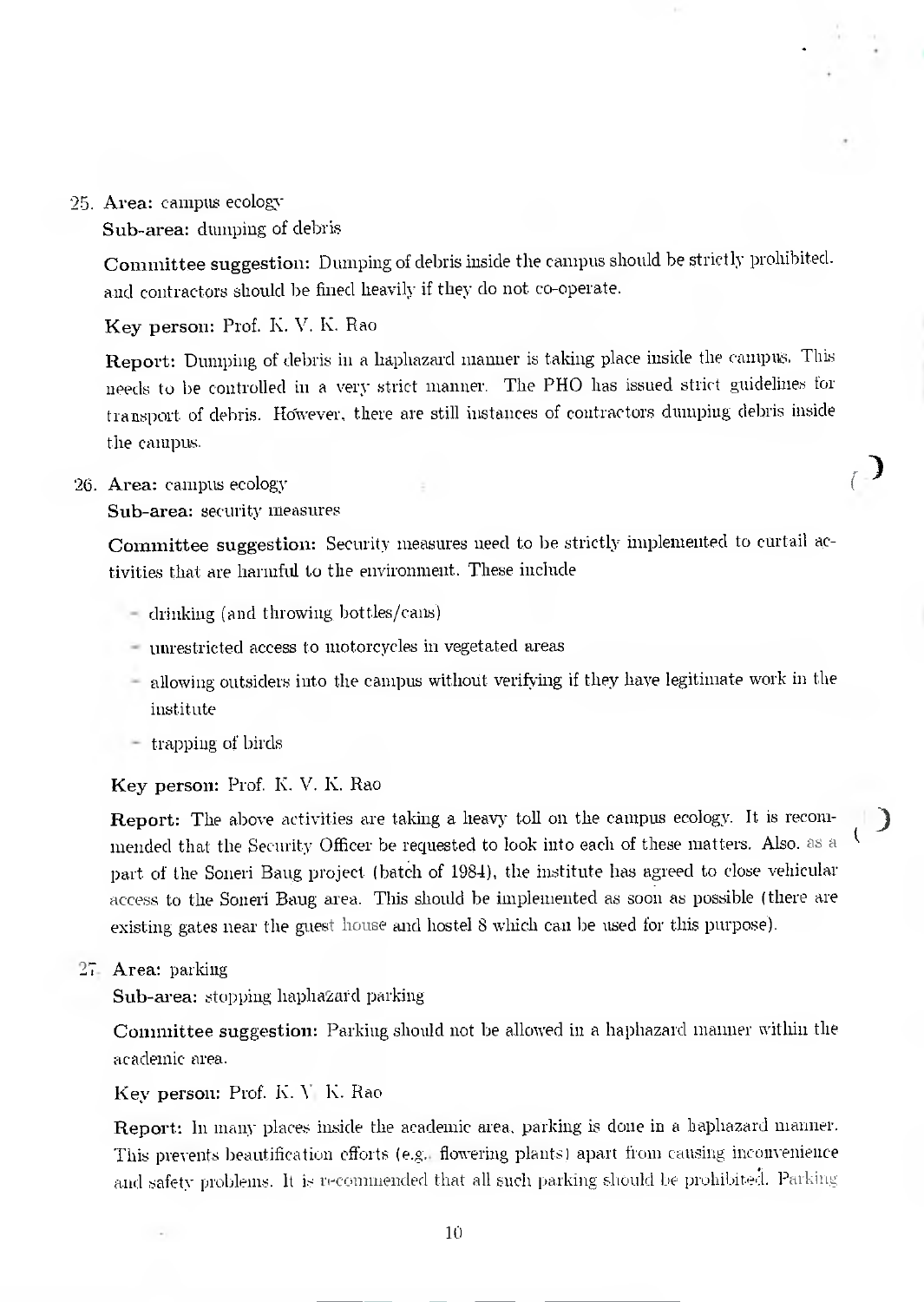only in the designated areas (next to Physics, convocation hall, Civil, Aero. Library, etc) should be allowed. If there is still a shortage of parking space, efficient options with a small footprint should be explored. For example. the parking lot near the Physics dept can be converted into a multi-storey parking lot.

# 28 Area: interaction with campus residents

Sub-area: awareness campaign

Committee suggestion: A few sessions should be conducted to spread awareness about environmental matters and resource-saving practices.

Key person: Prof. Chet an Solanki

Report: The success of implementing committee recommendations will depend strongly on how these are perceived by the campus community. A few sessions need to be conducted to spread awareness. It is important to make these formal events so that institute non-academic staff members can attend the presentations (they should be given time off to attend). The personnel training and development office of the institute could be requested to help.

## 29. Area: interaction with campus residents

Sub-area: lectures/seminars for Estate Office staff

Committee suggestion: Lectures should be organised to create awareness among the Estate Office staff regarding several issues related to sustainability, better use of resources. practices that should be avoided to reduce damage to the environment.

Key person: Prof. K. Ramasubramanian and Prof. Anand Rao

Report: Significant amount of damage to the campus ecology can take place if good practices are not followed. In addition, material can be saved (which also has an environmental impact) through prudent use of resources.

# )30. Area: interaction with other entities

Committee suggestion: CESE students, under the guidance of Prof. Asolekar, have submitted a report on "Green campus mitiative." There is a large overlap between the measures being suggested by the GCI committee and by CESE. CESE students should be involved in implementation of some of the measures.

Key person: Prof. M. B. Patil (and Prof. S. Asolekar)

Report: The CESE report has categorized the environmental issues area-wise, such as, air quality, water resources, solid waste, cheernical waste, etc. Action plans have been suggested to address each issue. CESE students' inputs for implementation will help significantly since they will also be able to comment technically/quantitatively on several aspects. It may be possible for CESE faculty to offer some of these topics as M. Tech. projects.